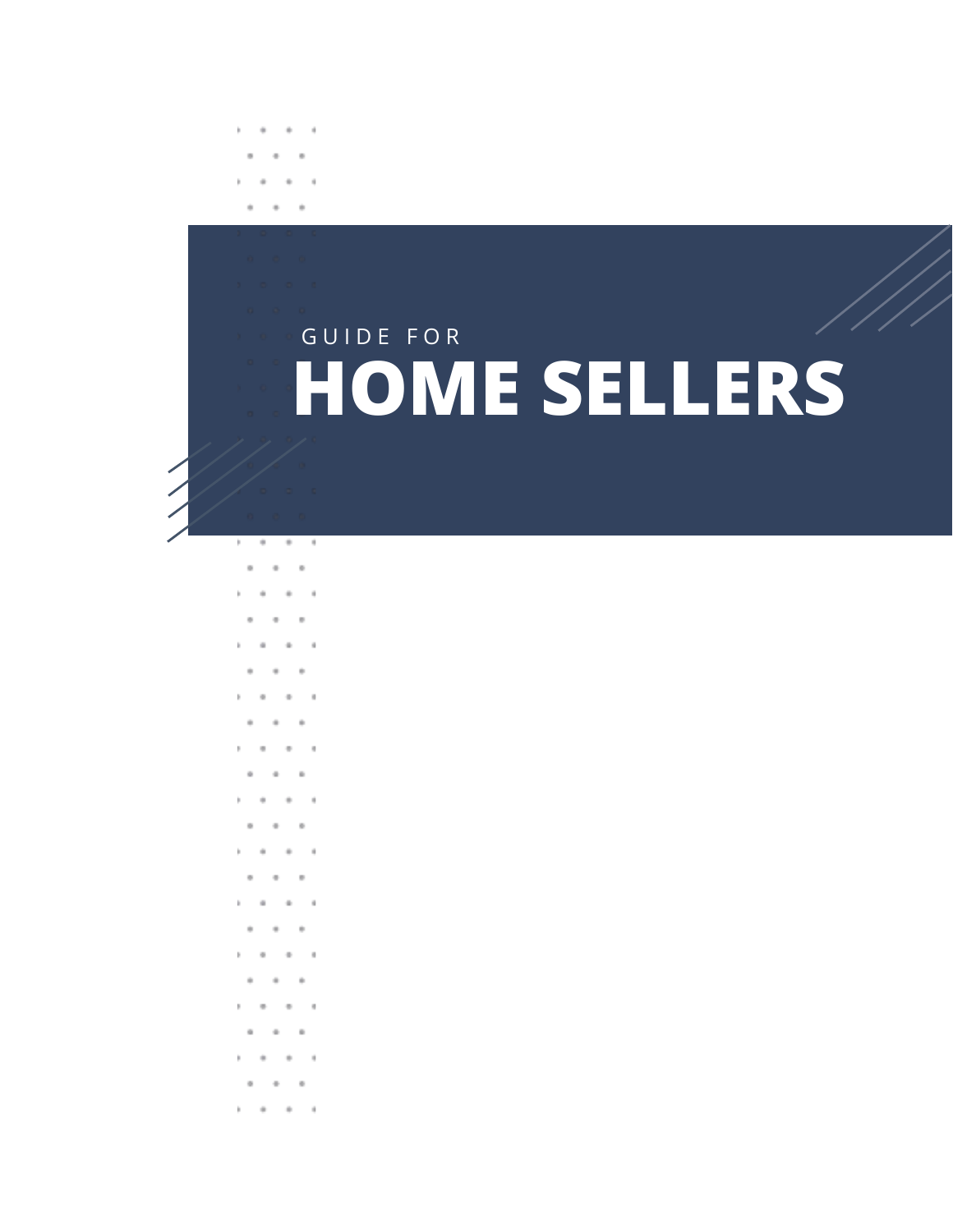When it comes time for you to sell your beloved home, your listing agent is your lifeline. Whether they're helping you come up with a competitive listing price, advertising your home across marketing channels, or helping you navigate the process of closing, your agent is committed to helping you sell your home quickly for a fair price.

But even with an experienced agent by your side, you still need to have a solid understanding of the process of selling your home. This Seller's Guide will take you through the process of selling your home, giving you the tools you need to feel confident throughout the process.

#### **C O N T E N T S**

# **A Step-By-Step Guide to Selling Your Home**

#### **S E C T I O N 0 1**

| SECTION 02 |
|------------|
| SECTION 03 |
| SECTION 04 |
| SECTION 05 |
| SECTION 06 |
|            |

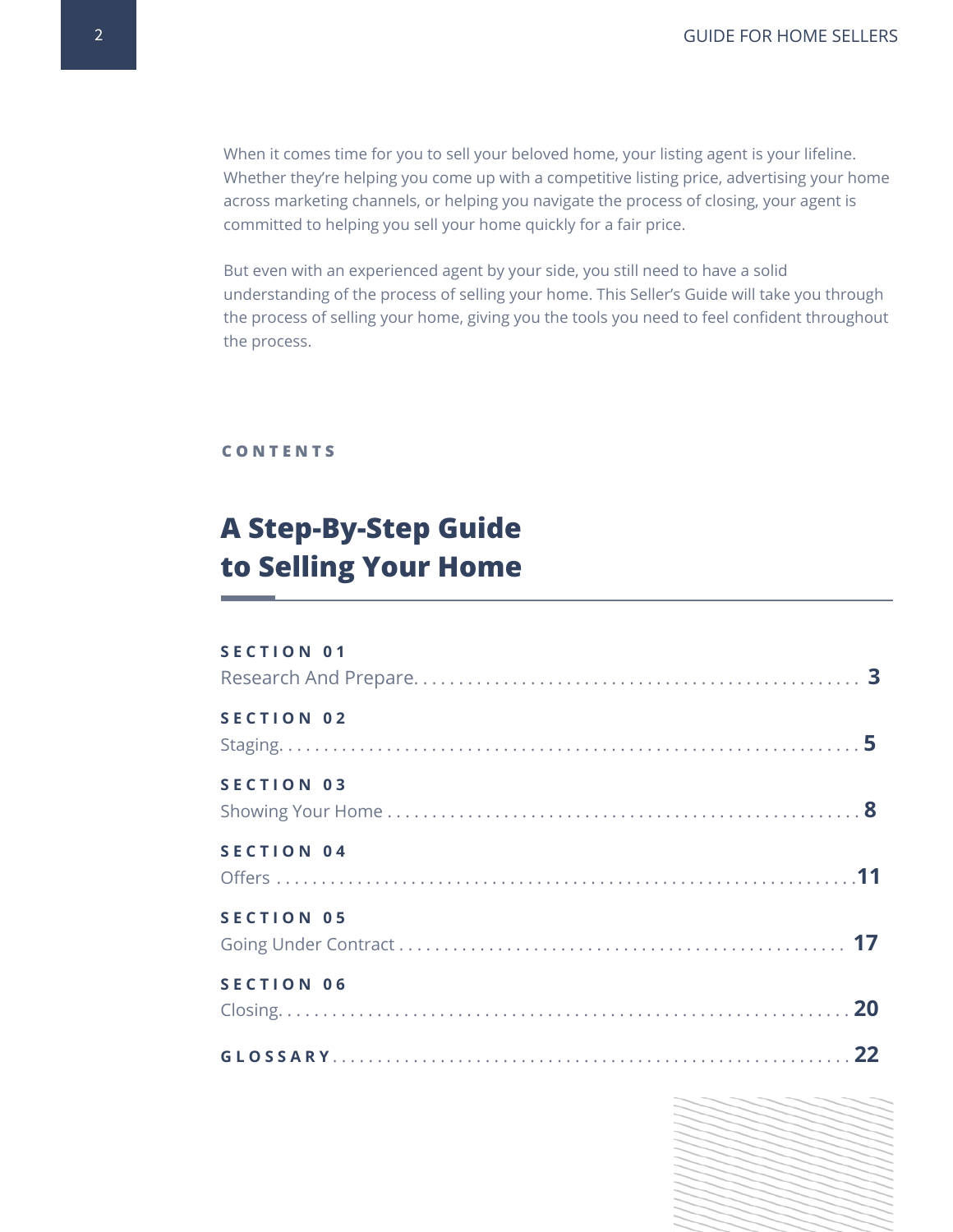**5**

## **01 Research And Prepare**

#### **First Things First...**

It's completely possible to sell your home without the help of an agent. With that being said, getting an agent to help sell your home will help you deal with the intricacies of the process. Agents are well aware of the ins and outs of the home selling process, and on average, **agent-assisted homes sell for an average of 32.5% more than homes sold without an agent's help**.<sup>1</sup> Beyond the monetary savings, the time and stress you'll save by working with an agent will make for a smoother process overall.

## **HIRE AN AGENT**

# **AVERAGE PERCENT MORE AGENT-ASSISTED HOMES SELL FOR VERSUS HOMES SOLD WITHOUT AN AGENT'S HELP**

#### **Setting Your Price**

Once you've settled on the right listing agent for your home, it's time to talk price. Your agent will start by presenting you with a Competitive Marketing Analysis (CMA). A CMA will show you what similar properties in your area sold for, giving you a relatively good idea of the fair market value of your home.

Your agent will work with you directly to set the selling price, but keep in mind that as a rule of thumb, homes listed for more than 10% above their fair market value may turn potential buyers off, leading to your house sitting on the market.<sup>2</sup>

<sup>1</sup> <https://www.nar.realtor/research-and-statistics/quick-real-estate-statistics> <sup>2</sup> <https://www.thebalance.com/the-poor-strategy-of-pricing-above-market-value-1799009>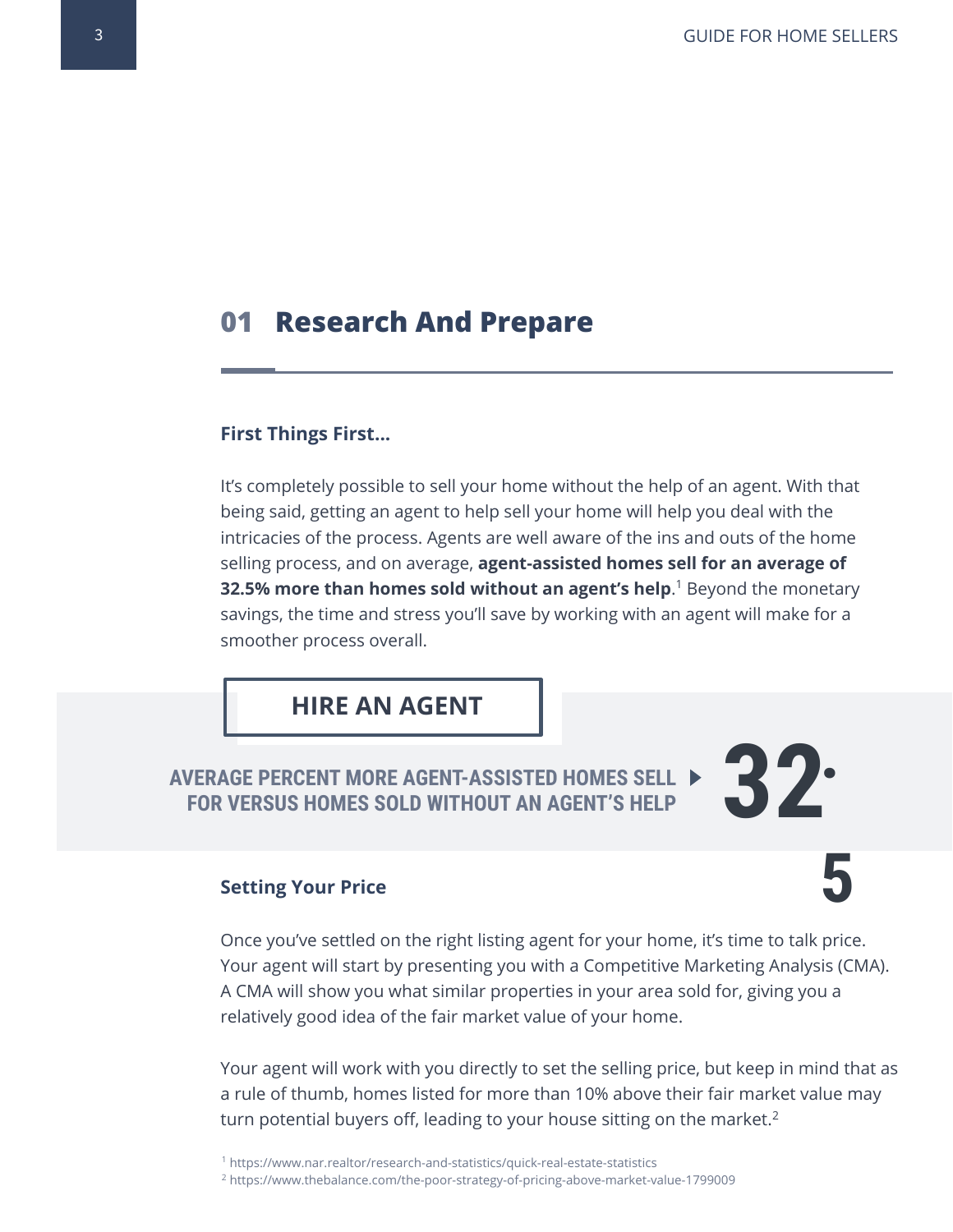#### **0 1 R E S E A R C H A N D P R E P A R E**

#### **Take a Step Back**

Your home is your baby, and it's understandable to feel defensive if your agent recommends a listing price that's lower than you'd like. It's time to detach yourself from the sentimental parts of your home: Your agent knows their stuff, and they only want what's best for you. Keep an open mind going into the home selling process you'll be better off for it.

#### **Show Me the Money**

There's more to be done once you've set your listing price. Your listing agent (or broker) will put together a Sample Net Sheet, a worksheet that estimates the net cash you'll receive from the sale of your home. This exercise subtracts your anticipated selling costs from the total list price of your home.

#### **Conveying**

Your listing agent/broker will then ask you to specify exactly which assets in your home will be "conveyed" (or included) with the purchase of the property. Items you should "convey" include:

- Draperies
- Drapery rods
- Firewood
- Washer
- Dryer
- Refrigerator
- Stove
- **Microwave**
- Awnings
- **Screens**
- **Blinds**
- Shutters
- Air conditioners

… and anything else you'll be leaving with the home.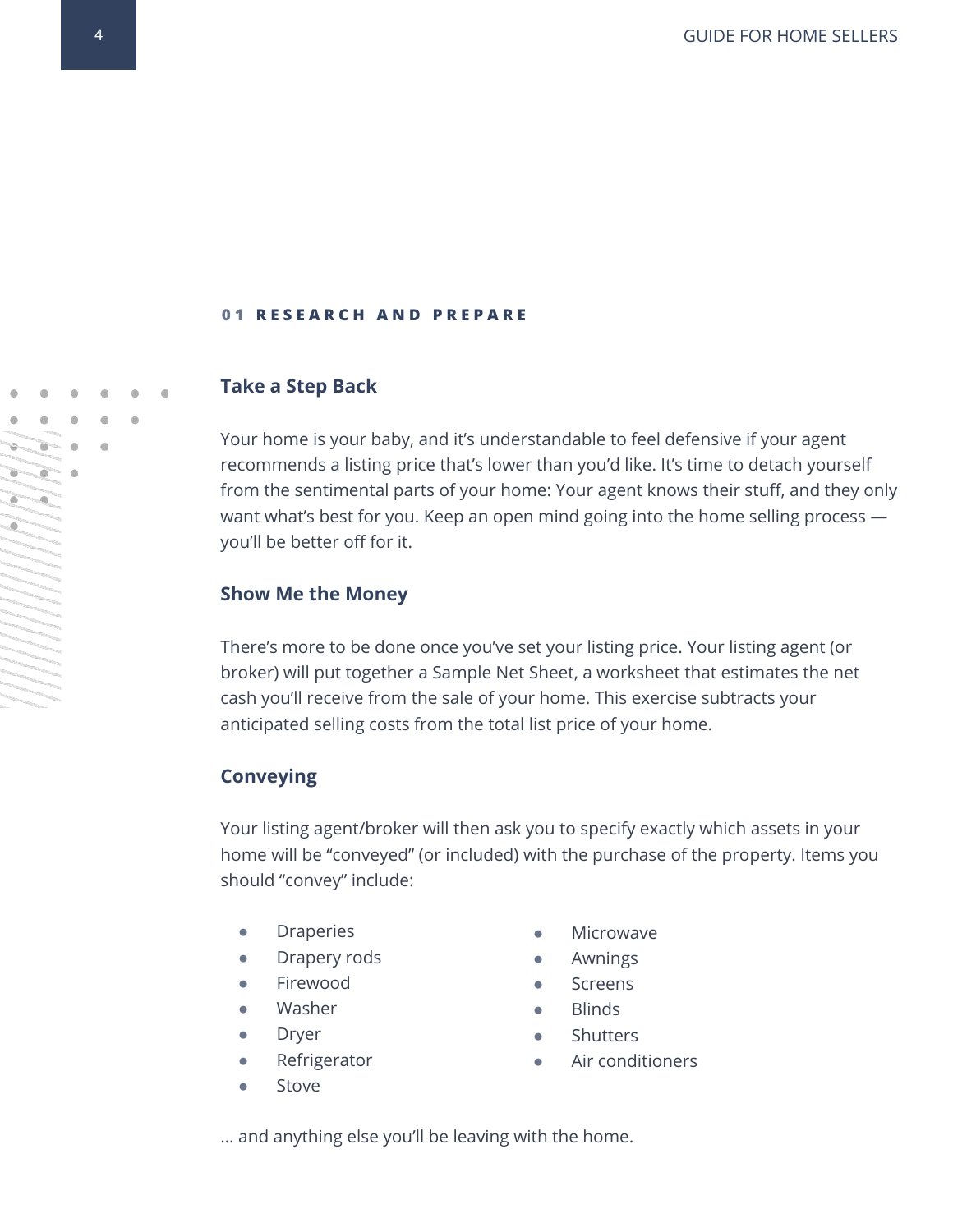## **02 Staging**

Staging is the process of visually preparing your home for sale. The goal of staging is to make your home as appealing as possible to a wide variety of people, leading to a quicker sale and potentially even a higher selling price. There are a huge number of ways to stage your home: From adding plants to swapping furniture to repainting, a well-staged home should make a buyer feel like they can see themselves living in your home.

#### **Curb Appeal**

Start outside: Make sure your lawn is trimmed, your landscaping is polished, your gutters are cleaned, and your siding / exterior is free of any major imperfections. Agents know how important curb appeal is: After all, more than 94% of agents will recommend doing at least a few things to boost your home's curb appeal.<sup>3</sup>

#### **Keep It Clean**

The inside of your house is where you'll find most of the work to be done. Going room by room, take stock of any furnishings or decorations that are worn, shabby, or ready to be retired. Be sure to vacuum any carpets, wash any floors, and clean any windows around your house while you're in the middle of your heavy-duty cleaning walkthrough.

Once you've done a thorough cleaning throughout your home, take a look around and keep in mind that there's such a thing as *too clean*: If buyers think your house feels sterile or empty, they may find it harder to see themselves in your space.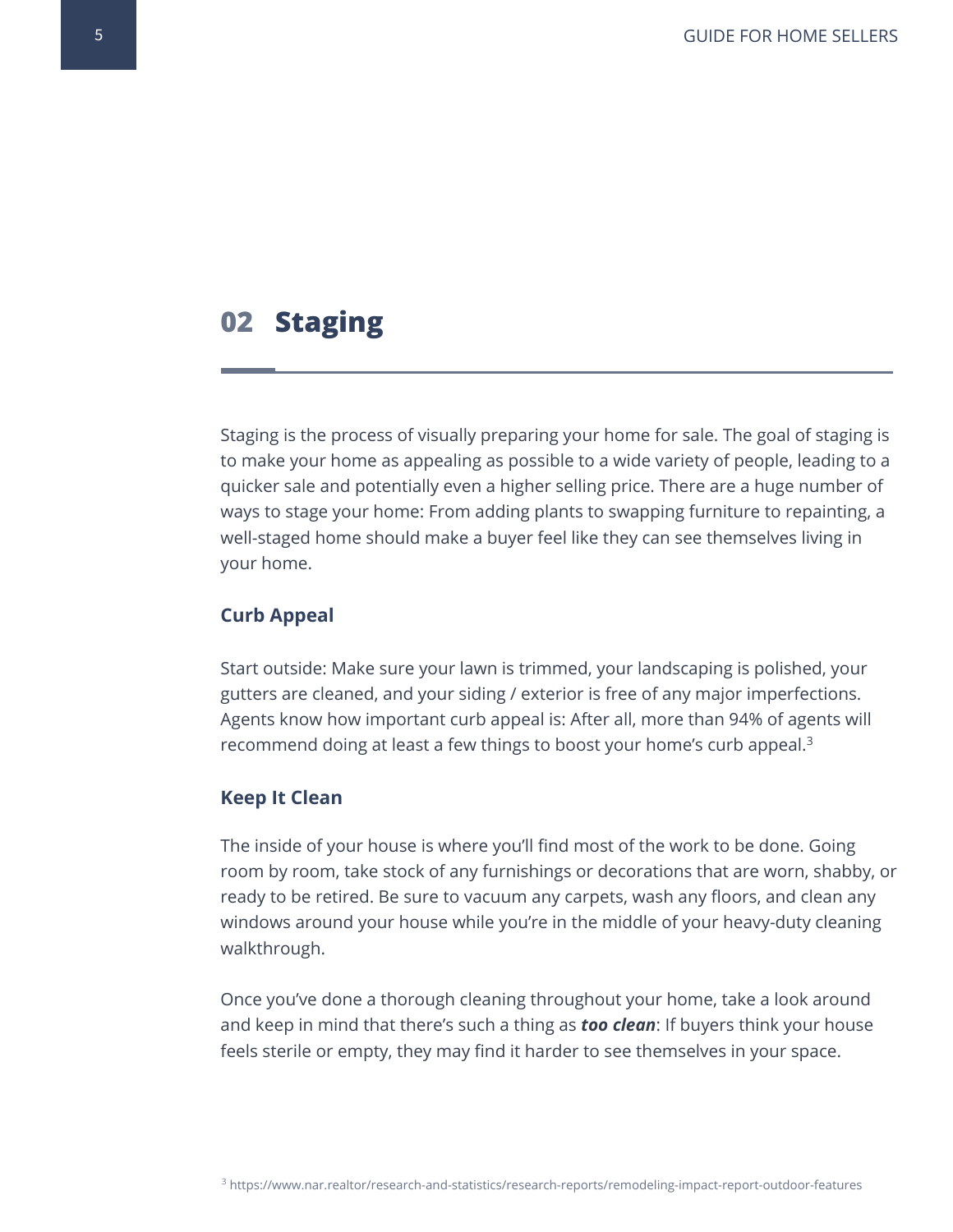#### **0 2 S T A G I N G**

#### **A Fresh Coat of Paint**

If any areas of your home need a fresh coat of paint, stick with a neutral option. The point of staging your home is to help potential buyers see themselves in your space, and neutral paints will appeal to a wide variety of people. Still feeling conflicted on what shade to put on your walls? Ask your agent for advice: After working with so many other buyers and sellers during their career, they'll likely have a good idea about what colors work.

Beyond painting, now's the time to replace any outdated fixtures like doorknobs, light switch covers, and cabinet pulls. These are relatively low-effort to replace, but they can contribute to a cleaner, more modern-looking home come your first open house.

#### **Bring in a Professional**

Before you set up your first open house, consider bringing in a professional stager. This won't be feasible for everyone, but if you can spare the time (and expense), the payoff will be worth it. In fact, The National Association of Realtors has found that hiring a professional stager can increase a home's sale price by 6-10% and decrease time on the market.<sup>4</sup>

#### **Major Renovations**

Some repairs, like the ones above, are cosmetic: They make your home sparkle. As any homeowner knows, though, there are certain "dream" renovations to be done that can really take your home to the next level.



**HIRING A PROFESSIONAL STAGER CAN INCREASE A HOME'S SALE PRICE BY UP TO %**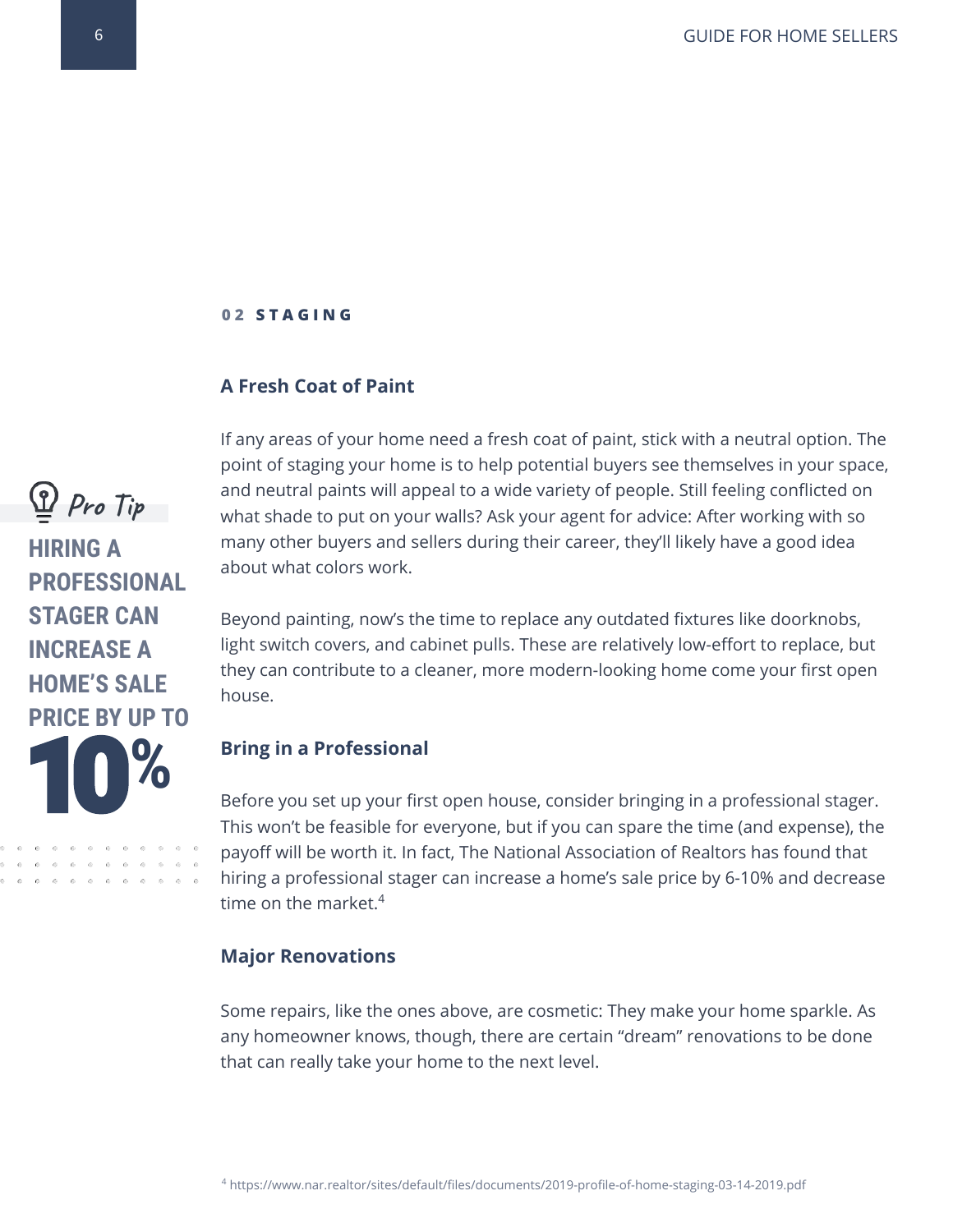#### **0 2 S T A G I N G**

Talk to your agent and learn a little bit more about what buyers in your area are looking for. Do people want extra parking? An in-law suite? Based on the CMA, what renovations would maximize your ROI? You don't want to remodel your living room, for instance, if you won't get that money back in the sales price.

You've likely considered some of these renovations before, but now's the time to capitalize on the value a well-done renovation can bring to your home. These bigger renovations can be invasive, but they can also boost the selling price of your home. Your new renovations will also draw in buyers who may not have been interested in your home beforehand.

Before taking the plunge and redoing your kitchen or knocking down that pesky living room wall, take a look around your area and get a few different quotes for the work you want done. You may want your renovations done as quickly as possible, but putting a little bit of work into vetting potential contractors can save you thousands in the end.

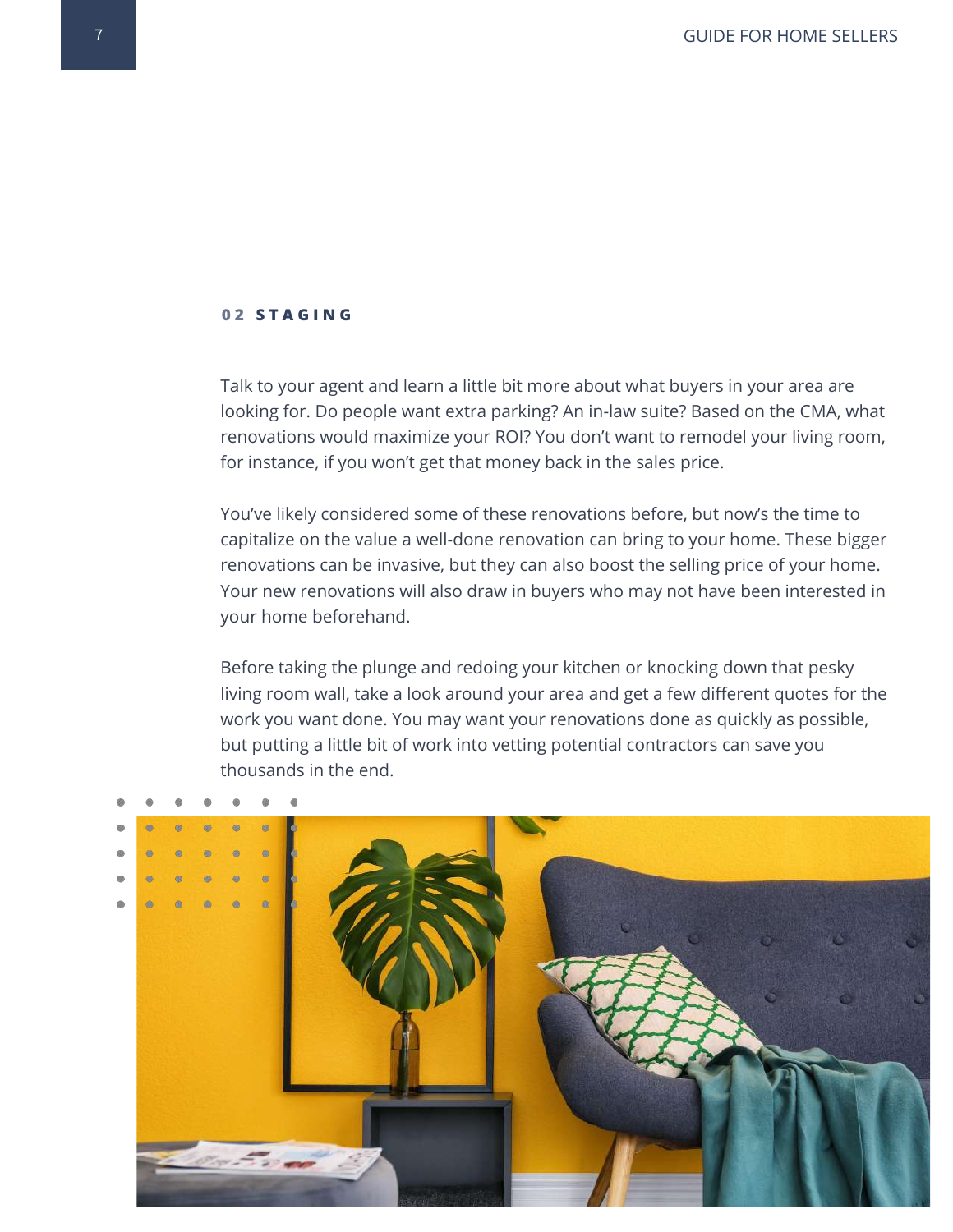**S E C T I O N 3**

# 

## **03 Showing Your Home**

While you're making your home beautiful, your agent is hard at work spreading the word about their newest listing. Agents have strong networks, and they'll market your home in the weeks leading up to your open house, drawing as many people to your home as possible.

#### **Putting Your Home on the Market**

To spread the word about your home to as many people as possible, your agent will put your home's information in the multiple listing service (MLS). Simply put, an MLS is a membership service available to brokers and agents in a given geographic area. This will make information about your property widely available to agents and brokers in the same MLS, and eventually to consumers once it's actually on the market.

#### **Open Houses vs. Showings**

Before inviting buyers into your home, it's important to understand the two different ways they can see your home for themselves. You're likely familiar with the concept of an open house already: Your agent will schedule a time for potential buyers to walk through your house, saving you the time of scheduling individual showings for the dozens of people that may show up.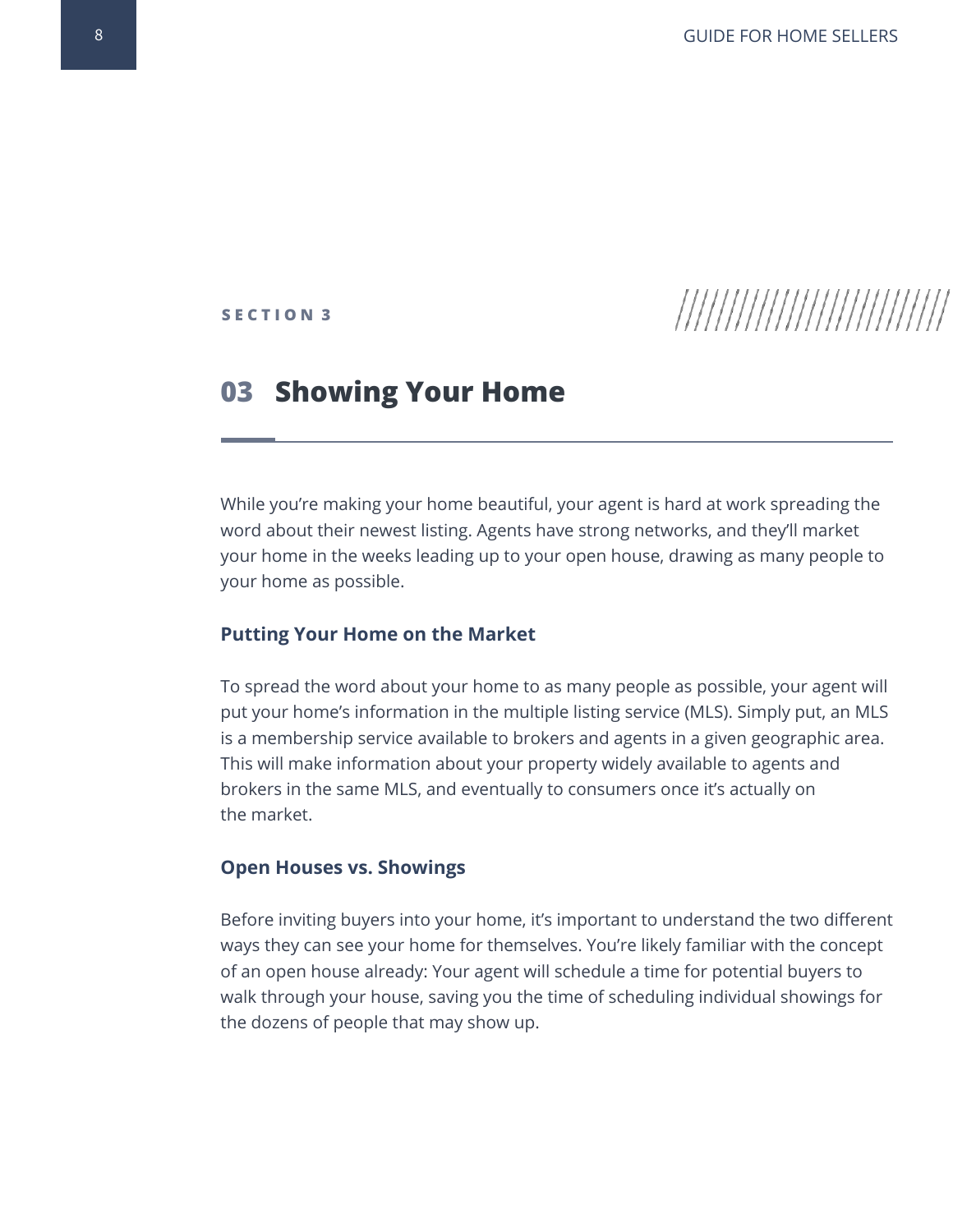#### **03 SHOWING YOUR HOME**

A showing, on the other hand, is usually for a single prospective buyer and their agent. Showings are scheduled in advance, and you'll work with your agent to set a time that works best for both of you. The advantage to making time for individual showings is the amount of private time the prospective buyer has in your home: After all, it's easier to see yourself in a home when there aren't six other people poking around the master bedroom with you.

Before your open house or your showing, it's crucial to take a final sweep through your home, removing evidence of your family's (or pet's) activities. After all, seeing personal items scattered throughout your home will likely make it harder for potential buyers to envision themselves in your space.

### **Show Time**

It's the big day — your first open house is coming up in just a few hours, and you're more than ready to bring in some offers. A few hours before the start of your open house, take one last look around to make sure everything is spick and span. Your agent can also put some cookies in the oven to make your home feel even… well, homier! As a precaution, your agent should also display healthy number of property info brochures right inside your door so potential buyers can easily pick up more information about your home.

On the day of the showing, your agent will likely ask you to make plans outside of your home. You may want to stay behind and see how things are going, but it's a better idea to remove yourself from the situation and let your agent take the reins. Things aren't totally out of your control, though: You get to set the showing hours, so be sure to plan ahead and choose a time that works well for you.



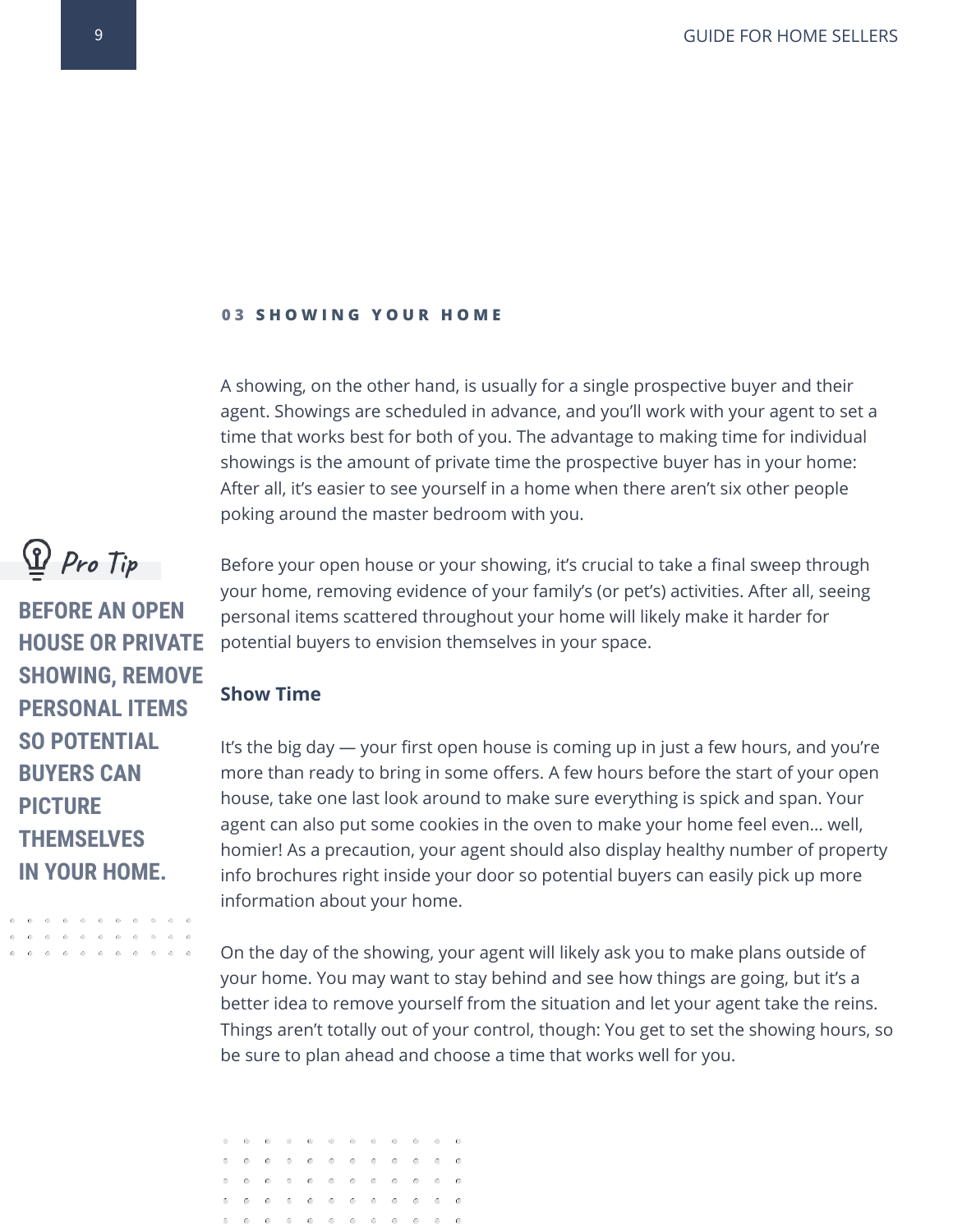#### **03 SHOWING YOUR HOME**

### **What If I Don't Get an Offer?**

Not getting an offer after putting your house on the market may feel like the end of the world, but where there's a will to sell, there's a way. Reconvene with your agent and go over some strategies to draw in offers. Do you need to stage the house differently? Market it differently? Lower the selling price? Your agent will have the institutional knowledge to know whether, based on your market, this is a normal situation or something that needs immediate action.

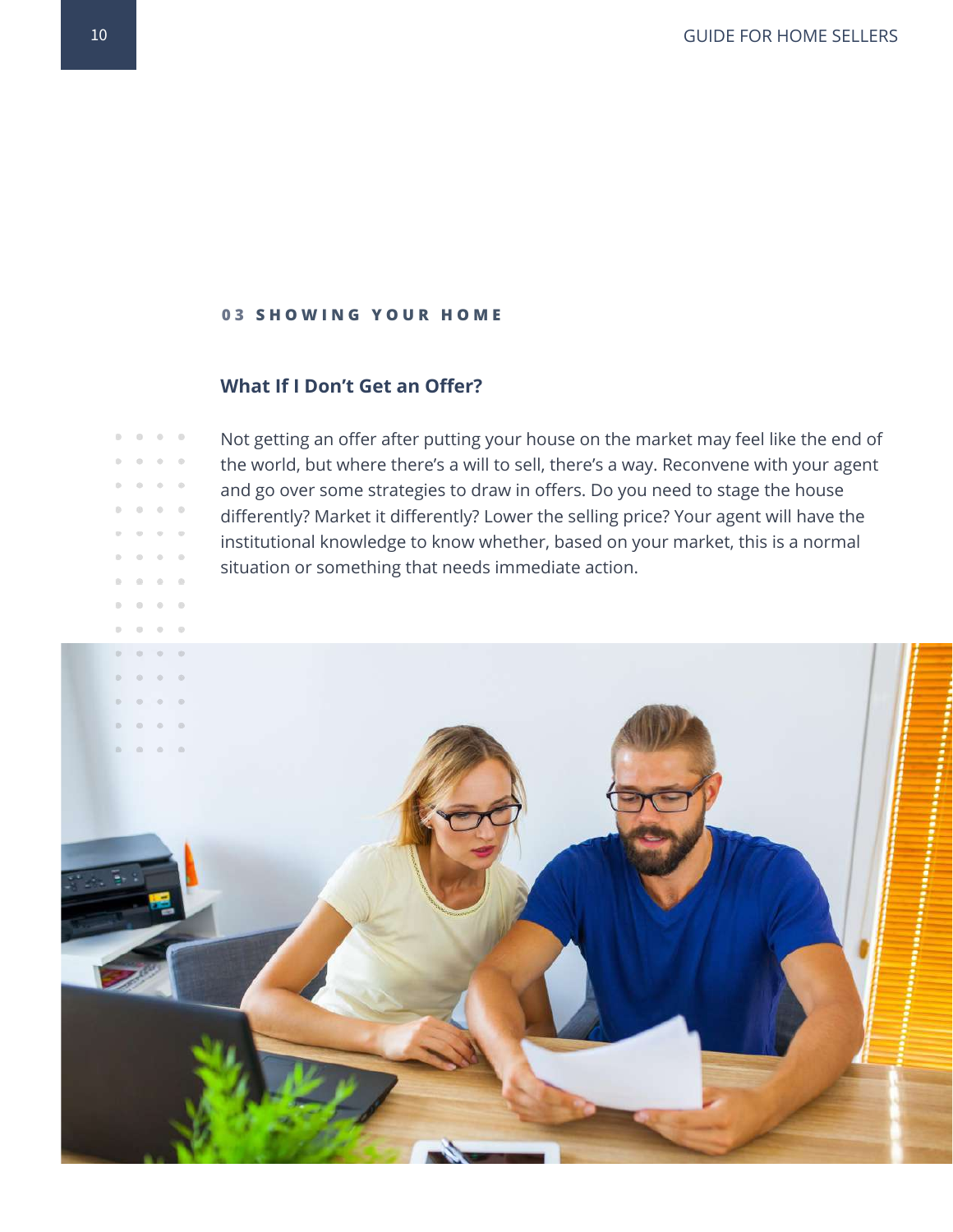## **04 Offers**

#### **The Basics of an Offer**

When a prospective buyer makes an offer on your home, they'll make their offer using a templated contract approved by your local MLS. This contract enables the buyer to name their sale price, specifies other terms of purchase, like closing and possession dates, deposit amount, and other miscellaneous clauses.

If you live in a large or relatively competitive market, your agent will likely set a deadline for any offers as a way to motivate buyers to get their offers in quickly and efficiently. Be prepared to act fast — this same urgency will translate to the process of vetting any offers that come in.

The buyer's agent will deliver their offer to your agent, who will review it before formally presenting it to you. Listen closely to every part of the offer: It's crucial to make sure you understand the terms of any offer that comes in, and your agent will be more than happy to explain anything you have questions about.

If you're in a more competitive market, prospective buyers may go out of their way to grab your attention in the hope that you'll choose their offer over everyone else's. Buyers may try to "sweeten" their offers by:

- Writing a heartfelt personal letter directly to the seller
- Presenting an all- or mostly-cash offer
- Offering to pay your closing costs
- Removing common contingencies from their offers
- Adding an "escalation clause" to their offer. An escalation clause states that if a stronger offer comes in, the buyer will automatically increase their bid higher than the competing offer (to a point).

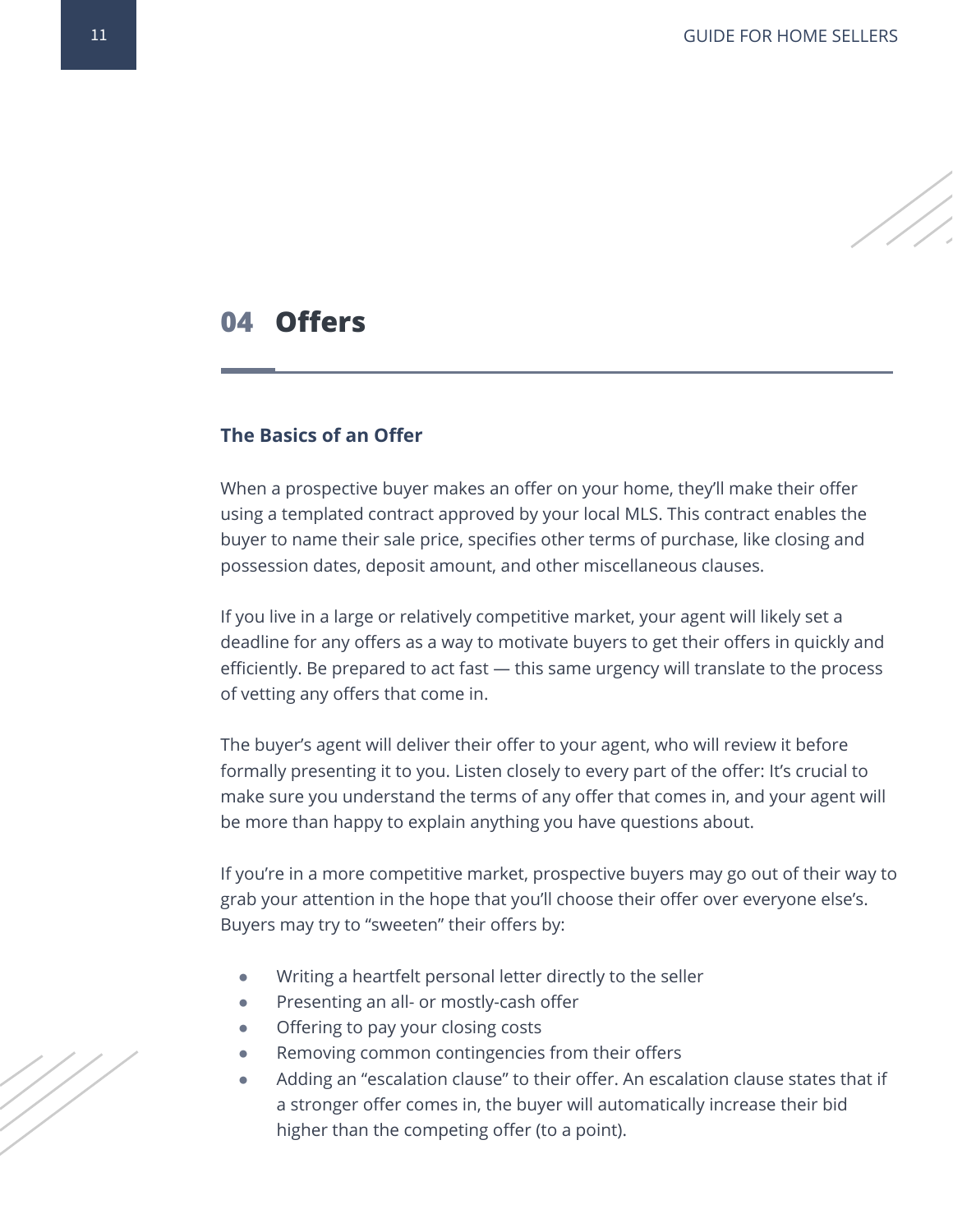

Once you've vetted the offer, you can then:

- **1.** Accept the offer as-is,
- **2.** Reject the offer, **OR**
- **3.** Counter the offer to initiate the negotiation process

If you choose to counter the offer, you and the prospective buyer will go back and forth, adjusting terms as necessary until you've reached terms that both parties deem to be acceptable.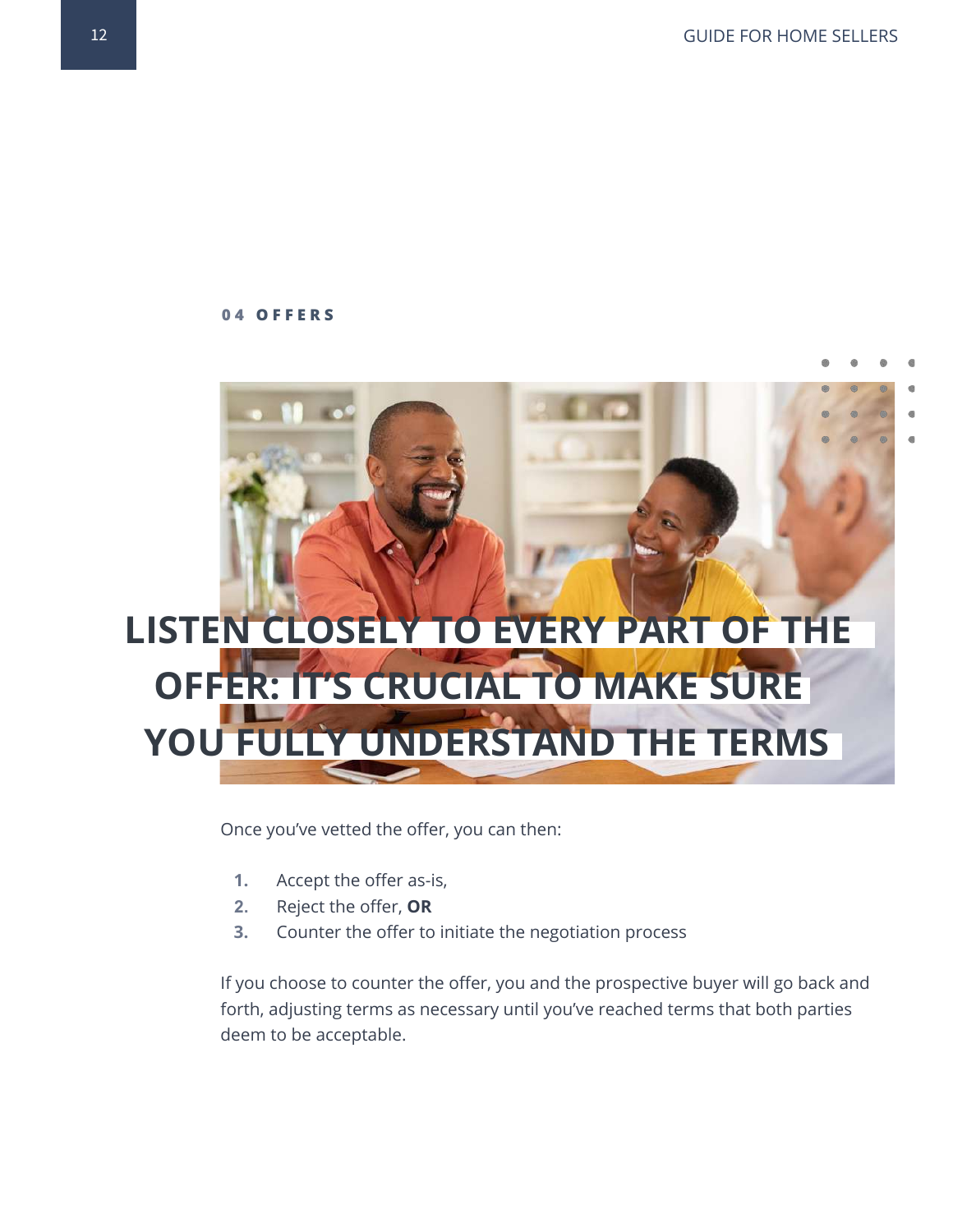#### **Put on Your Poker Face**

Let's face it: Both you and your prospective buyer want to secure the deal that best serves your disparate interests. You're likely interested in getting as close to your asking price as possible in the sale, and the buyer is likely concerned with getting the price down as far as possible.

Don't show your hand too early: Things like your finances and your motivation for selling can potentially be used against you. Let your agent vet any counter offers to ensure that you're acting in your own best interests.

#### **Understand the Buyer**

If you can find out more about the prospective buyer's priorities during your negotiations, you'll not only improve your position: You'll also be able to deal with any obstacles more creatively and sensitively.

For example, let's say you find a potential buyer who loves your home, but refuses to budge because you've set your targeted closing date in stone. If you understand where the buyer is coming from, you can negotiate things like closing costs and contingencies instead of closing date, leading to a sweeter deal for both parties.

#### **Taking the Plunge**

Once you've found "the one," the buyer of your dreams, it's time to hunker down and get the deal made. Here are a few things to keep in mind as you make the deal happen:

 $0 - 0 - 0 = 0$  $0 - 0 - 0 = 0$  $0 \t 0 \t 0 \t 0$  $0 \t 0 \t 0 \t 0$  $0 \t 0 \t 0 \t 0$  $0 - 0 - 0$  $0.00000$  $0 - 0 - 0 = 0$  $0 - 0 - 0$  $0 \t 0 \t 0 \t 0$  $0 - 0 - 0 = 0$  $0 - 0 - 0 = 0$  $0 - 0 - 0 - 0$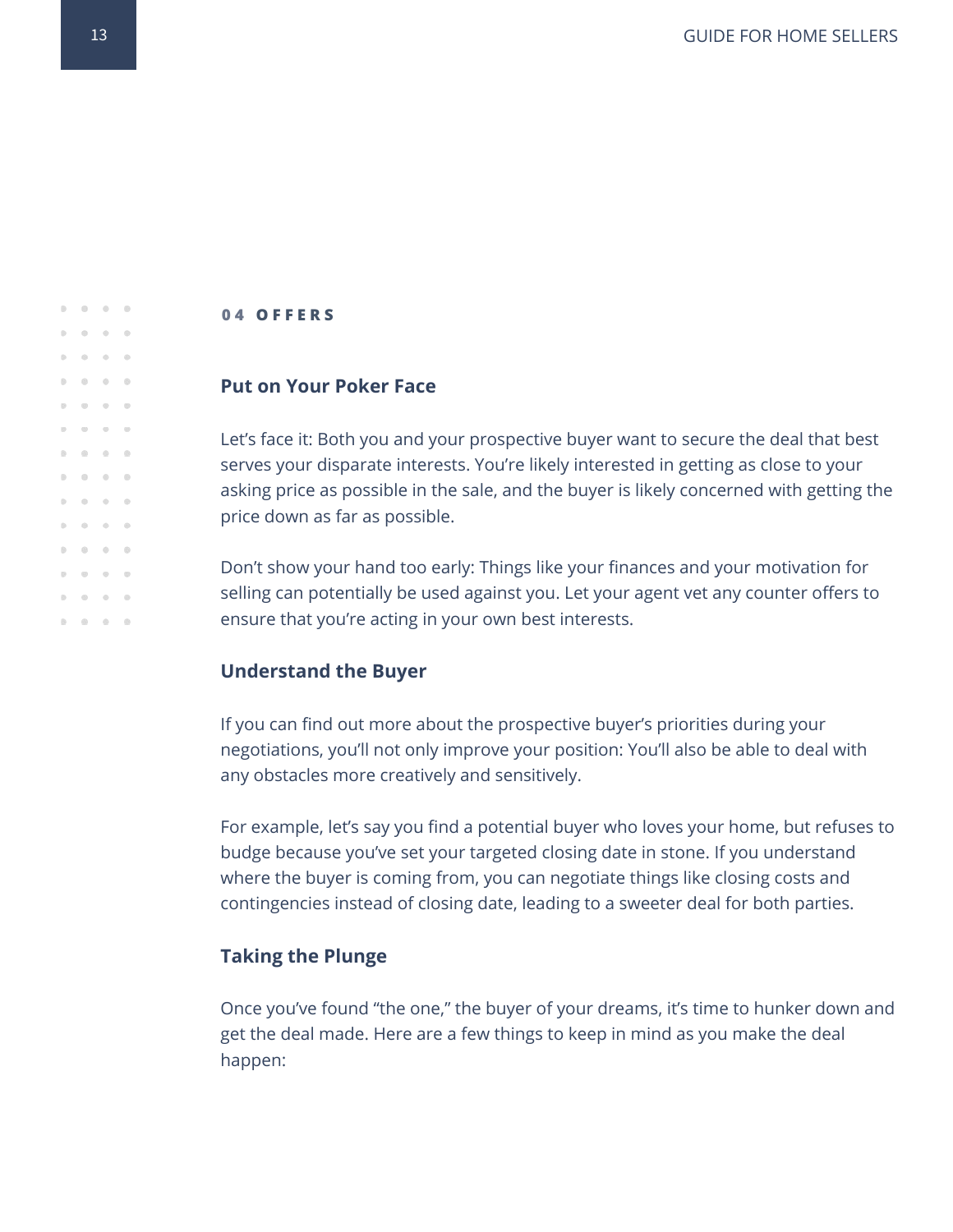

#### **Disclose** *everything*

Your buyer has the right to know everything about your home. When disclosing any and all defects you know about, go above and beyond what you think is necessary. Not only will disclosing any issues to the buyer keep them informed, but it could save you from legal trouble down the road.

Things to disclose include:

- Water damage
- Mold
- Termite damage
- Cracked foundation
- Leaks
- Electrical, HVAC, or sewage problems
- Previous repairs and/or renovations
- Environmental threats like earthquakes, floods, or frequent wildfires
- **•** Ghosts (yes, seriously)

… and anything else that the new owner of your home might need to know.

14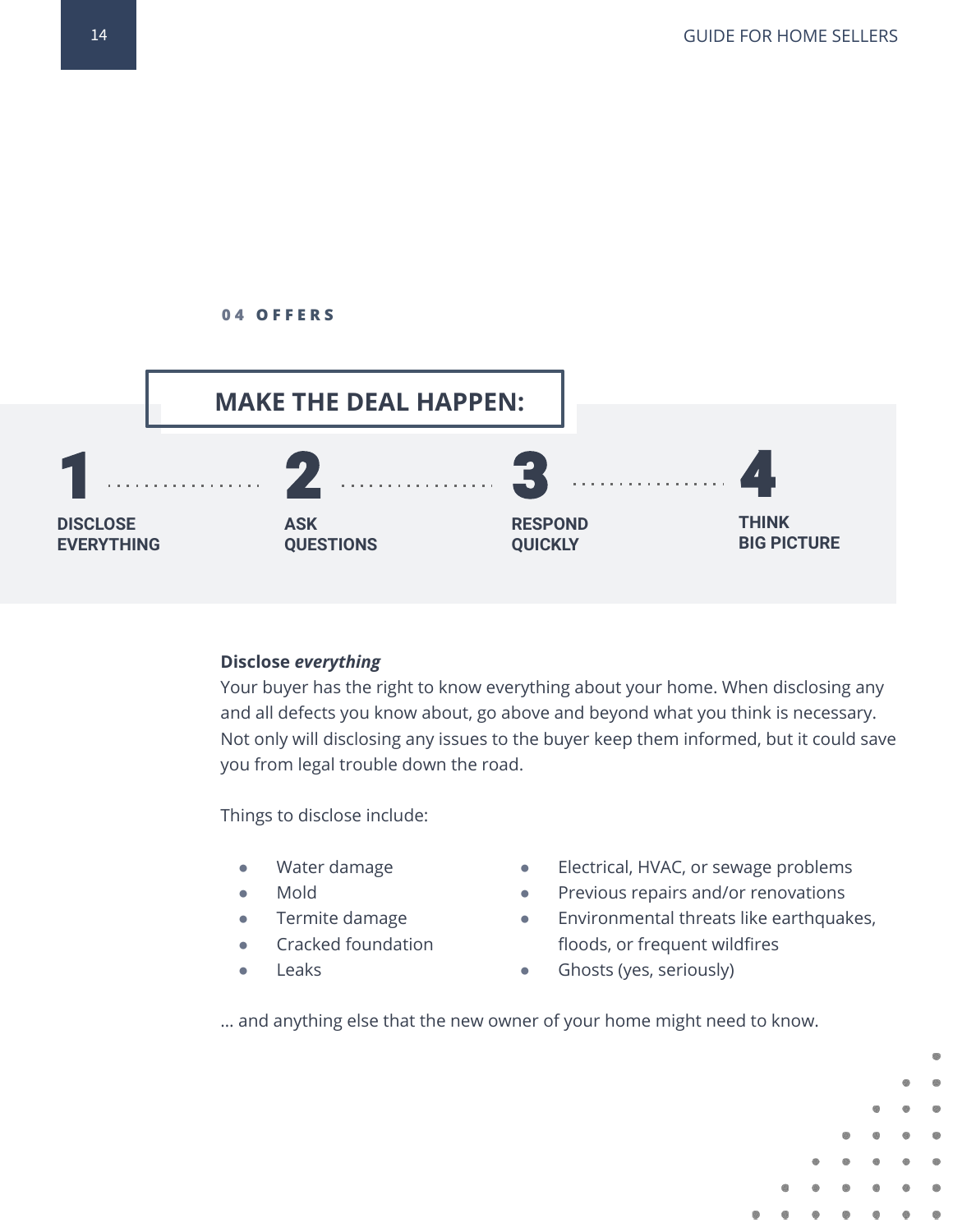|  | . |  |  |  |  |  |  |
|--|---|--|--|--|--|--|--|
|  | . |  |  |  |  |  |  |
|  | . |  |  |  |  |  |  |
|  | . |  |  |  |  |  |  |
|  | . |  |  |  |  |  |  |
|  |   |  |  |  |  |  |  |

#### **Ask questions**

Throughout this process, you'll work with numerous different buyer's agents, so communication is key if you want to stay in the loop. Ask your agent whenever you have a question about an incoming offer.

#### **Respond quickly**

Buyers want to, well… buy. Moods can change though, so you don't want to delay the sale if you don't have to. Your agent can help you assess whether it's a buyer's or seller's market, too.

#### **Think "big picture"**

Don't let small sticking points get in the way of a deal between you and your buyer. If you and your buyer can't come to an agreement over a small portion of the offer, considering meeting them in the middle to expedite the process.

#### **Contingencies**

A pending sales agreement almost always includes contingencies, or conditions that have to be fulfilled by the buyer and seller by the closing date. Depending on the situation, the closing date usually falls 30 to 60 days after both parties sign the final agreement.

Some typical contingencies from buyers may include:

- The buyer's securing of home financing
- A title search, or a historical review of all legal documents relating to your home. This ensures that both you and the property are in good financial standing.

 $0 - 0 - 0$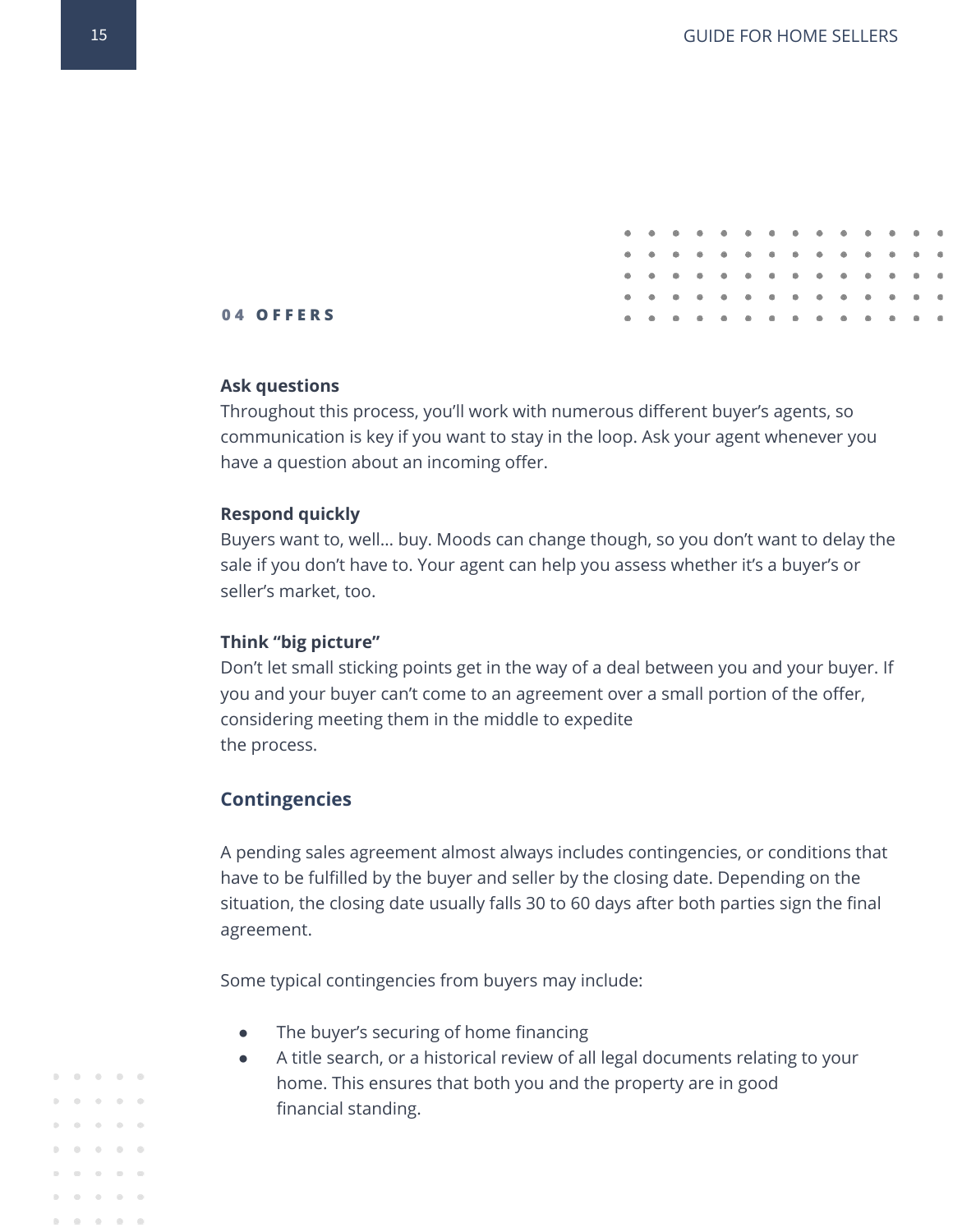- Buying title insurance, just in case there are any errors in the paperwork being reviewed
- A professional appraisal of the home
- An independent inspection of the home's structural and functional condition (foundation, roof, electrical, heating, plumbing, etc.)

… and any other conditions you and your buyer have agreed upon.

As the seller, you can also institute contingencies. The most important contingency that you can add as the seller is a "Sale and Settlement" contingency, which stipulates that you, the seller, must have found and settled on a new home before your new home can be sold. This clause will protect you in the event that you can't find a new home on the timeline your buyer expects. If you haven't found new housing in time, you'll be able to keep your home, and the buyer will move on and look for another home.

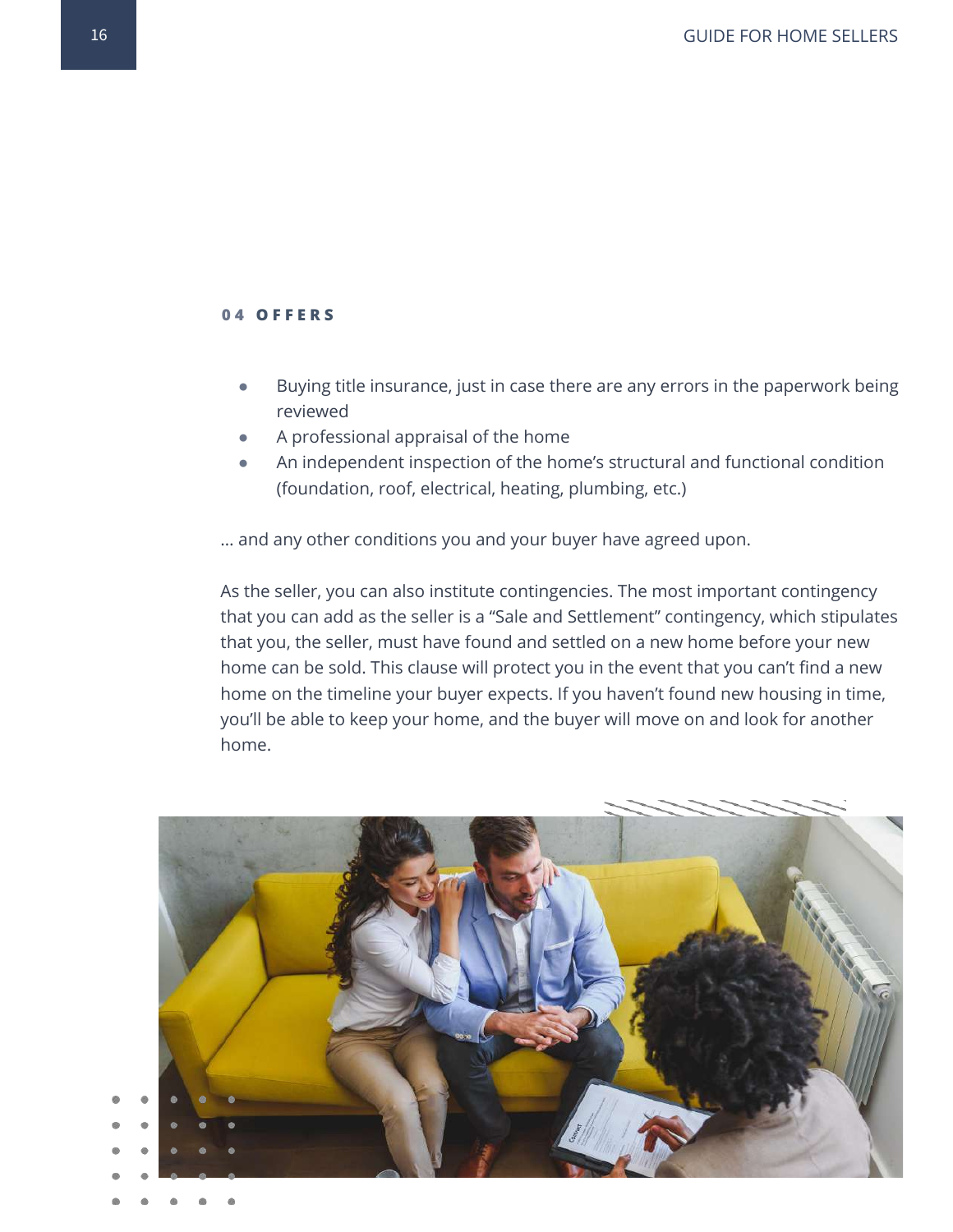## **05 Going Under Contract**

Once you've accepted a buyer's offer, you might be tempted to relax and let your family and friends know that you've sold your home.

#### **Not so fast!**

You're now "under contract," stuck between the offer and closing. You may not notice much going on while you're under contract, but this the busiest time for lenders, inspectors, and buyer's agents alike.

#### **Due Diligence Money vs. Earnest Money**

While you're under contract, a lot of money is flying around. First off, the buyer is contractually obligated to provide their agent with "due diligence money," a predetermined sum that's associated with a "due diligence period." The due diligence period is a preset amount of time (determined in the contract) during which the buyer can complete any needed inspections, examinations, or appraisals.

Due diligence money is almost always nonrefundable (unless the seller breaches their contract), but this money is usually credited to the buyer during closing.

As the seller, you're likely more interested in "earnest money," a lump sum paid to you by the buyer as a show of good faith. Earnest money acts as a kind of deposit, and the seller will usually end up keeping the earnest money if the deal falls through.

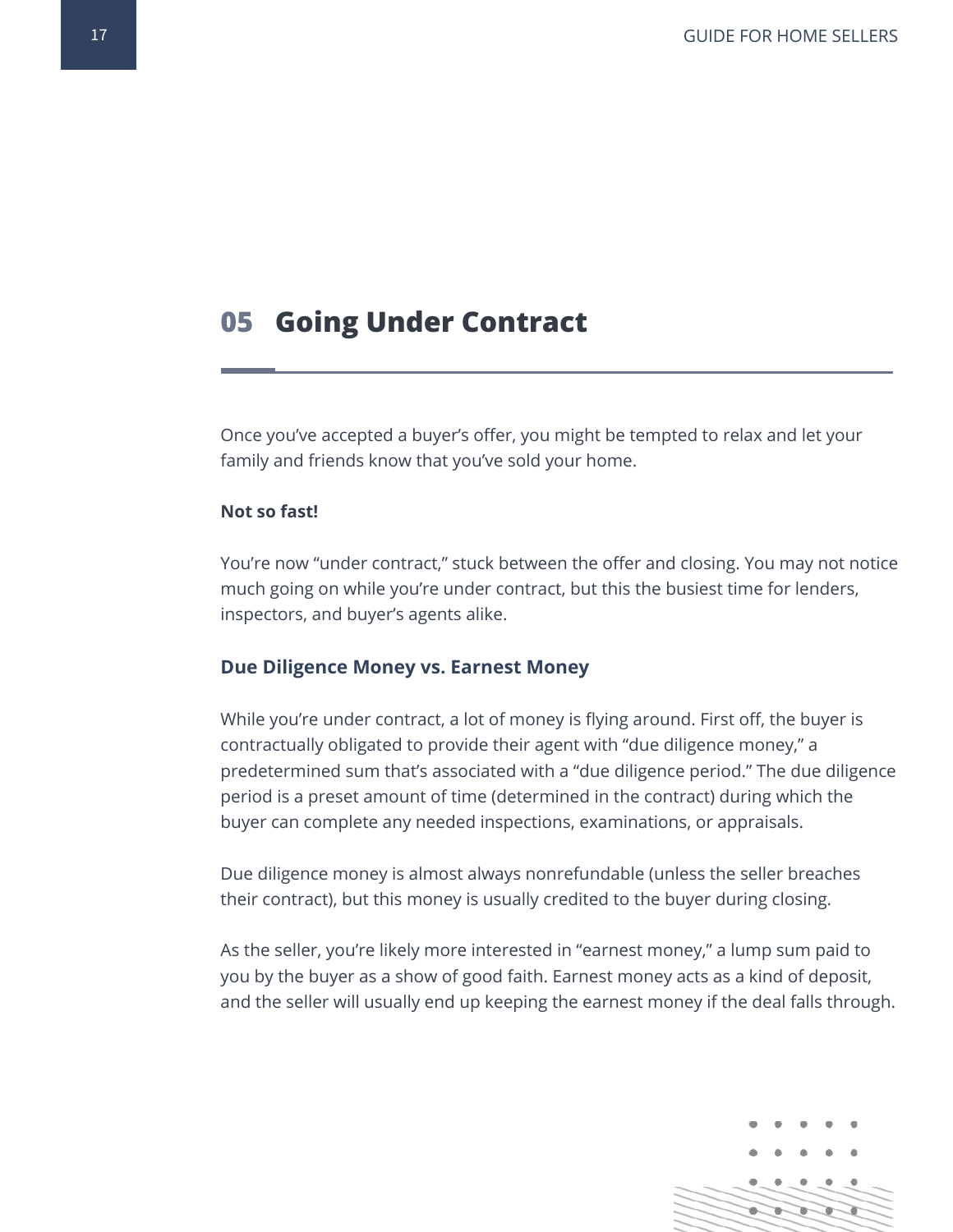#### **05 GOING UNDER CONTRACT**

#### **Inspections**

While you're under contract, your buyer is going to inspect the hell out of your home. They'll hire a qualified home inspector to make sure everything is up to snuff, and that inspector will take note of any repairs that need to be made before the buyer closes on the house.

The buyer will likely ask you to make the necessary repairs or provide them with a financial concession at closing so that they can complete the repairs themselves. If you provide the buyer with the repairs (or financial concessions) they've asked for, things will be smooth sailing from here on out.

If you refuse, though, you may be staring down the barrel of...

#### **The Worst-Case Scenario**

Deals can fall through for any number of reasons. You and your buyer may be unable to come to an agreement about due diligence repairs. The buyer may be unable to sell their home. The bank may appraise your home substantially lower than your sale price. Regardless of what happens, there's a chance that *any* deal can fall through, regardless of how secure it may seem.

If your deal falls through, you'll receive the earnest money deposit. Now's the time to take stock of your next steps. Your agent will help you figure out what went wrong, and they'll try to help you prepare for the less-than-ideal optics of putting your house back on the market once it's been under contract.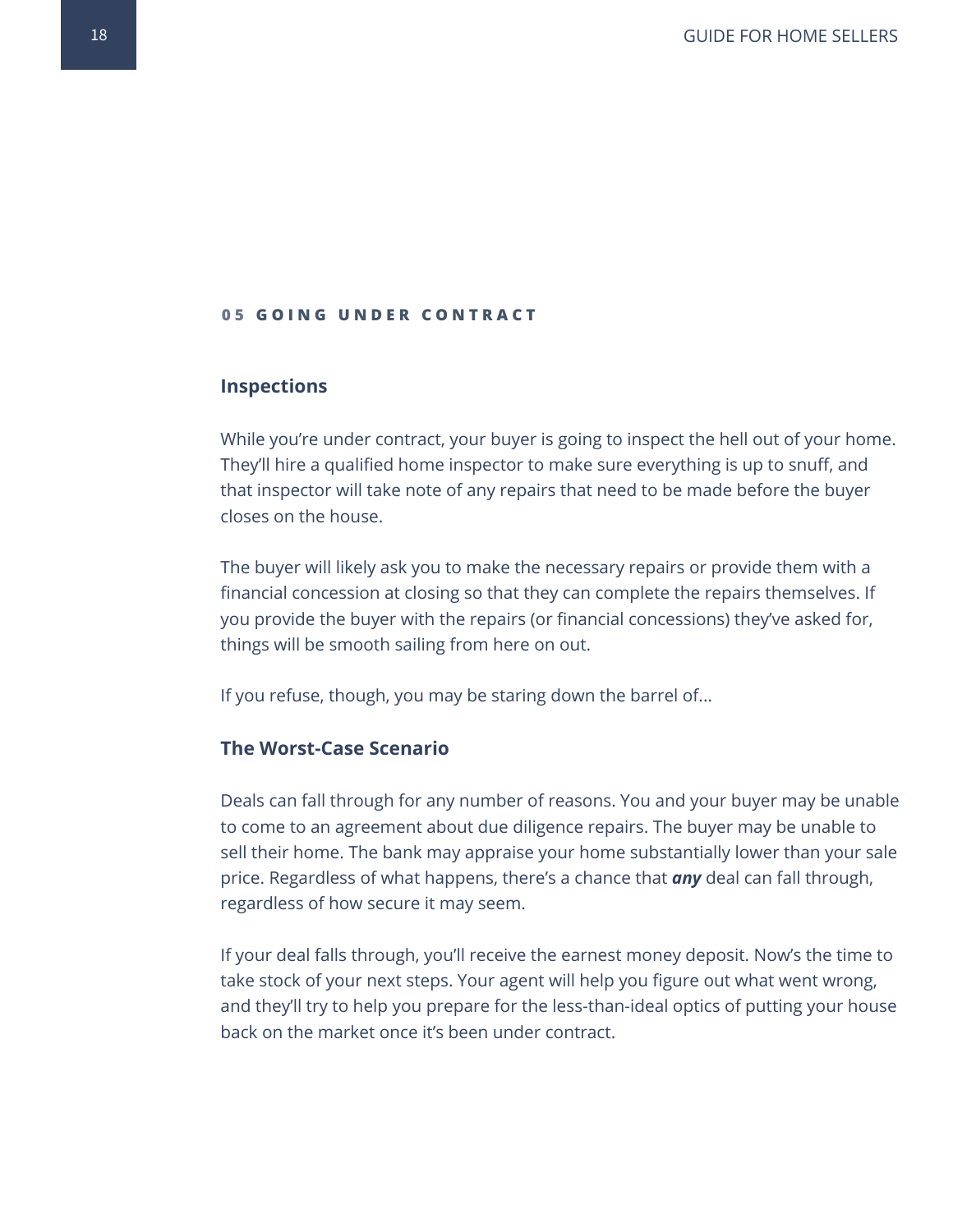#### **05 GOING UNDER CONTRACT**

There may have been no way to predict that your deal would fall through: After all, sometimes luck just isn't on your side. However, you should be more vigilant than ever going forward — you (and your agent) want your house to sell as quickly as possible, so you'll have to scrutinize every little detail of any future offers to avoid another bad deal.

If the deal fell through because of a mishap on your end (major repairs or structural issues, appraisal issues, etc.), you should address said mishap as soon as possible, making your home as perfect as possible so you can begin the process over again.

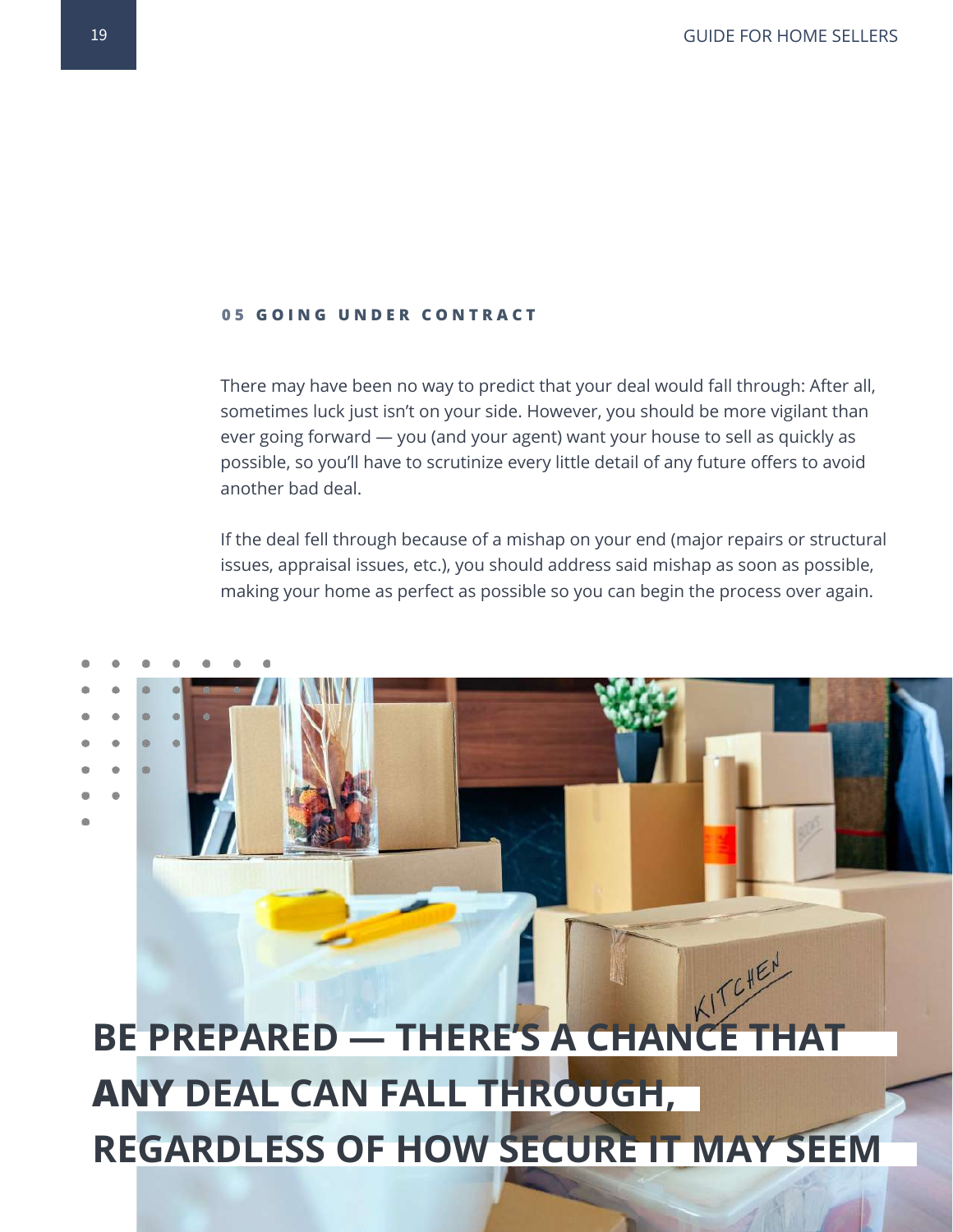## **06 Closing**

If you and your buyer have both taken care of everything expected of you, closing the transaction — "closing", "escrow," or "settlement" depending on who you're talking to — will go off without a hitch.

24 hours before the closing date, your buyer will go on one last walkthrough of your home, making sure that all personal belongings have been removed and ensuring that everything looks clean and functional.

On the actual closing date, you'll need to bring your checkbook and an abundance of patience. The parties present at closing usually include:

- A closing agent
- An attorney (one for you, one for the buyer)
- A title company representative
- The seller (you!)
- The seller's agent (your agent)
- The mortgagor (or buyer)
- The mortgage lender

A third-party closing agent (usually an attorney) will walk you through all of the necessary paperwork, which includes

The last piece of the closing puzzle comes with the closing costs you're responsible for as the seller. These may include: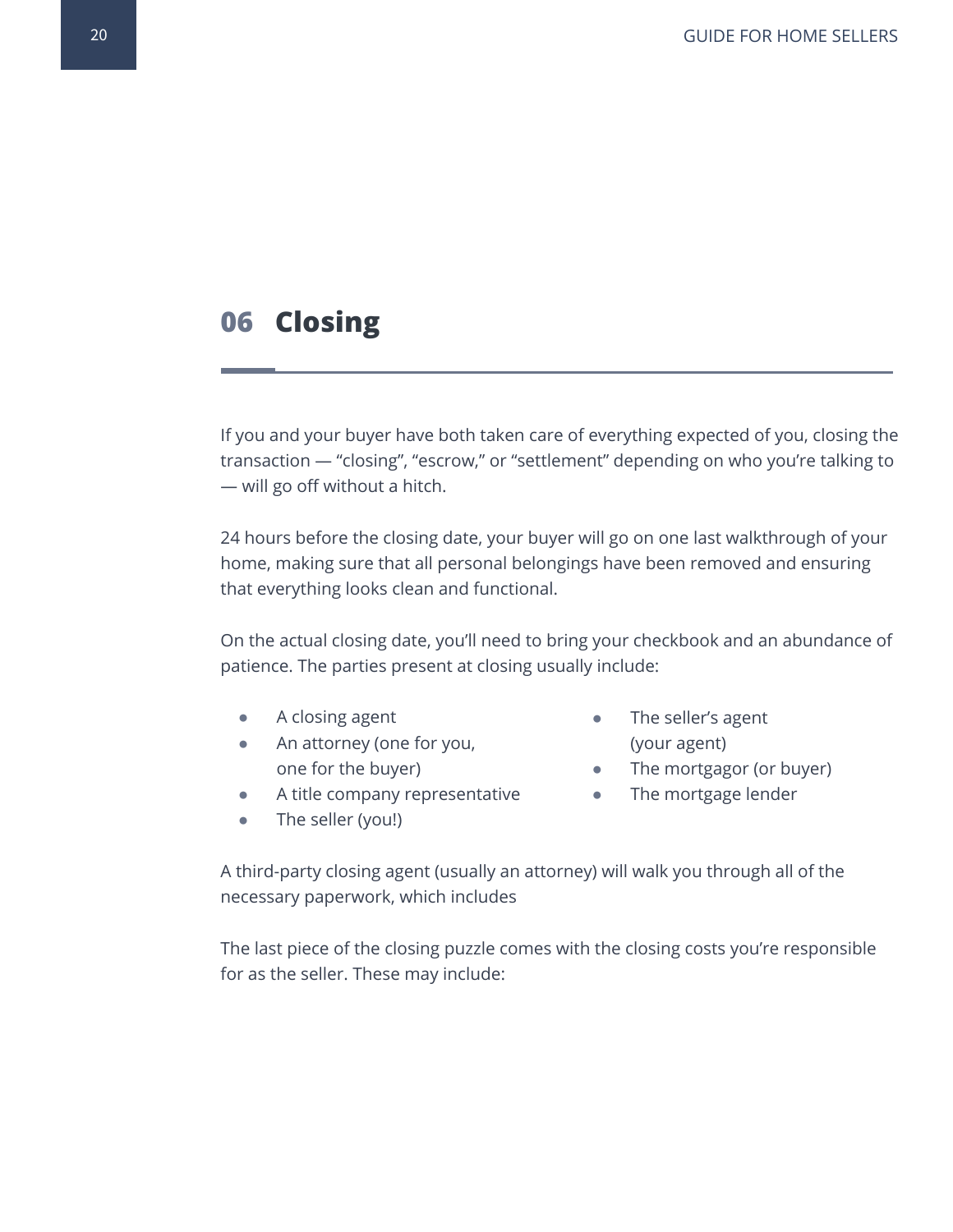#### **0 6 C L O S I N G**

- Attorney's fees
- Lender's inspection fees
- Appraisals
- Broker's commissions
- State deed transfer tax / recordation fees
- Condominium or HOA packet fees
- Water escrow (to reduce, bring canceled check and last bill; amount prorated at settlement)
- Termite inspections

Once you've paid your necessary closing costs and read your agreement all the way through, the closing agent (generally a third-party and a lawyer) will review the agreement, making sure that both you and the buyer have fulfilled all of the necessary conditions therein.

After the closing agent reviews your agreement and you and your buyer have signed on the dotted line, you've made it through closing!

After your attorney and the buyer's attorney have combed through all the signed paperwork and double checked that everything is "good to go," you can officially hand your keys off to your home's new owners. There's just one last step:

#### **Disbursement**

You may be thrilled to have sold your house, but now it's time to collect the money you earned from the sale of your house. Once all the completed paperwork is in hand, the attorney or title company you worked with at closing will ensure that all necessary funds are in hand, all checks have cleared, the new lender has reviewed papers, the title has been re-checked, and the deed Recorded. Once that's all said and done, you'll receive your money (usually within 4-5 business days).

### **Congratulations — you've sold your home!**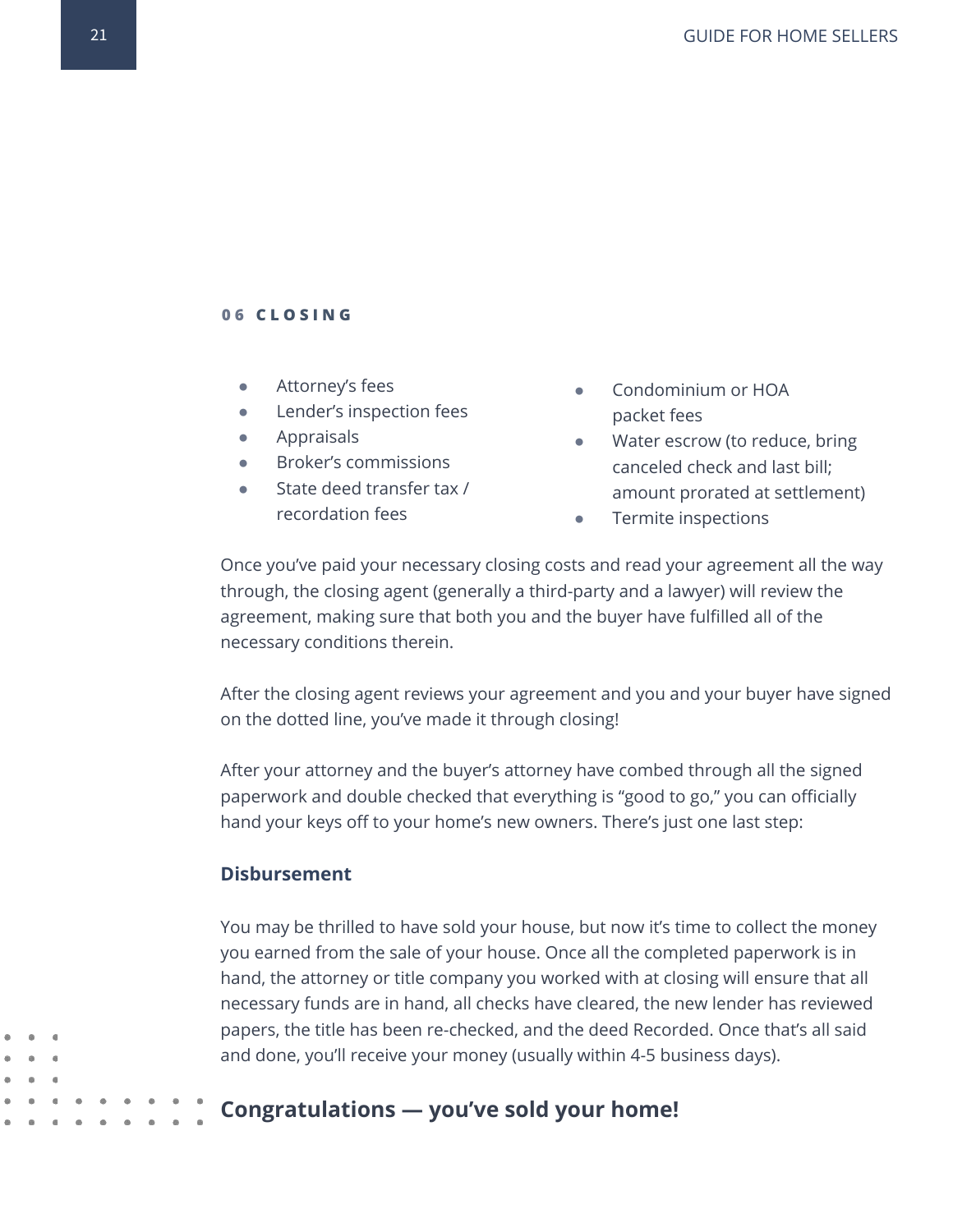## **Glossary**

#### **Assessed value**

The value placed on a home by third-party assessors in order to determine property tax rate.

#### **Closing**

Closing is the delivery of a deed, financial adjustments, the signing of a note, and the disbursement of the funds necessary to consummate, or close, the sale or loan transaction.

#### **Comparative Marketing Analysis (CMA)**

A CMA is a detailed evaluation of specific homes nearby that have comparable features, amenities, lot sizes, or footprints. Your agent will present you with a CMA to assist in coming up with a fair list price for your home.

#### **Contingency**

Contingencies are conditions that must be met, either by the buyer or the seller, in order to complete the sale of the home.

#### **Counteroffer**

As a seller, a counteroffer occurs if a buyer makes an offer on your house and you respond with your own offer.

#### **Earnest money**

Earnest money is a deposit paid by the buyer to show that they intend to secure a mortgage on your property. Depending on circumstances, the buyer may or may not be able to get this money back if either party decides not to complete the purchase.